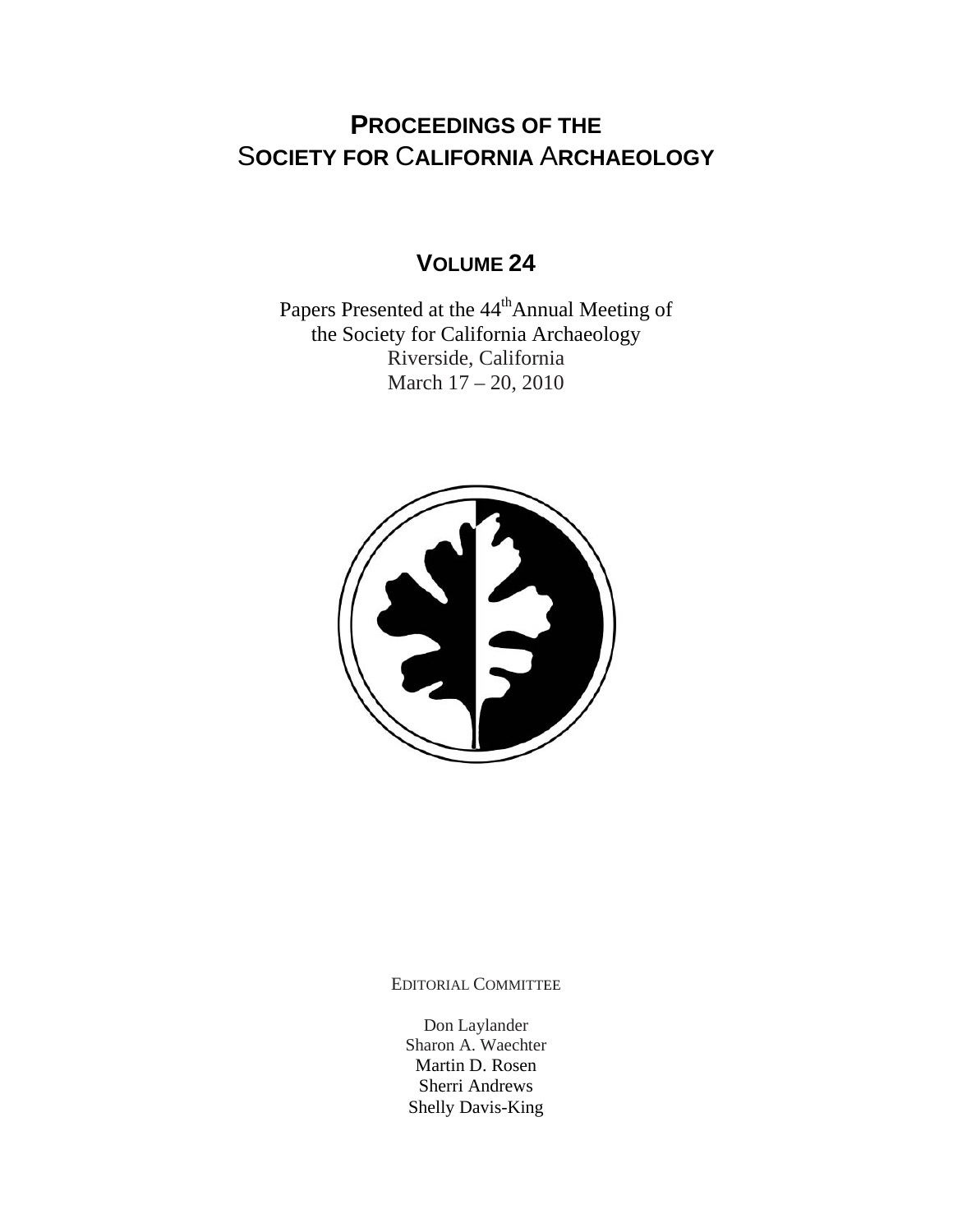## **TABLE OF CONTENTS**

### Kerrie Absher and Michael Baldrica

*[Coexistence of Maintenance and Use of Historic Sites: Examples from the Sierraville Ranger](http://www.scahome.org/publications/proceedings/Proceedings.24Absher.pdf)  District, Tahoe National Forest, Sierra County, California* 

### Susan Arter and Mark Roeder

*[Big Birds, Frogs, Sea Otters, and Lots of Wrasses: Vertebrate Remains Spanning 8,900 Years](http://www.scahome.org/publications/proceedings/Proceedings.24Arter.pdf)  of Occupation at the Spindrift Village Site in La Jolla, California* 

### Amber Barton, Maria Del Carmen Guzman, and Breeann Romo

*[The Preliminary Results of the 2008 Archaeological Investigations at the Bead Hill Site \(KER-](http://www.scahome.org/publications/proceedings/Proceedings.24Barton.pdf)450), Buena Vista Lake, California* 

### Julia Bendímez Patterson

*[The Communities of Baja California and their Participation in the Defense of their](http://www.scahome.org/publications/proceedings/Proceedings.24Bendimez.pdf)  Archaeological Legacy* 

### Thomas L. Burge

*[High Sierra Surveys in Sequoia and Kings Canyon National Parks: A Summary of Sites,](http://www.scahome.org/publications/proceedings/Proceedings.24Burge.pdf)  Sourcing, Protein, Projectiles, and Hydration* 

### Andrea Catacora

*[Examining Petroglyphs in the Bircham Uplands through the Use of Digitally Enhanced Imagery](http://www.scahome.org/publications/proceedings/Proceedings.24Catacora.pdf)* 

### Joseph L. Chartkoff

*[The Finch Site and the Root Site: A Comparison of Riverine Adaptations by Late-Period Hunter-](http://www.scahome.org/publications/proceedings/Proceedings.24Chartkoff.pdf)Gatherers in California and Michigan* 

### John G. Douglass and Patrick B. Stanton

*[Living during a Difficult Time: A Comparison of Ethnohistoric, Bioarchaeological, and](http://www.scahome.org/publications/proceedings/Proceedings.24Douglass.pdf)  Archaeological Data during the Mission Period, Southern California* 

### Arleen Garcia-Herbst, Dave Iversen, Brian Williams, and Don Laylander

*[Energy and Persistence Conquer All Things: Assessing the Cultural Resources along the](http://www.scahome.org/publications/proceedings/Proceedings.24Garcia-Herbst.pdf)  Sunrise Powerlink Transmission Line Corridor* 

### S. Joe Griffin

*[A Signature of Calamity: Late Prehistoric Settlement Pattern Shifts around Clear Lake, Lake](http://www.scahome.org/publications/proceedings/Proceedings.24Griffin.pdf)  County, California* 

### Margaret Hangan

*[Either Sink or Swim: Going beyond the Basic Firefighter Training for Fire-Qualified](http://www.scahome.org/publications/proceedings/Proceedings.24Hangan.pdf)  Archaeologists* 

### Nicholas J. Hanten and Nathan E. Stevens *[The Reliability of Microscopic Use-Wear Analysis on Monterey Chert Tools](http://www.scahome.org/publications/proceedings/Proceedings.24Hanten.pdf)*

### Stephen Horne

*[The BLM Adopt-A-Cabin Program: Excess of Enthusiasm, Shortage of Oversight](http://www.scahome.org/publications/proceedings/Proceedings.24Horne.pdf)*